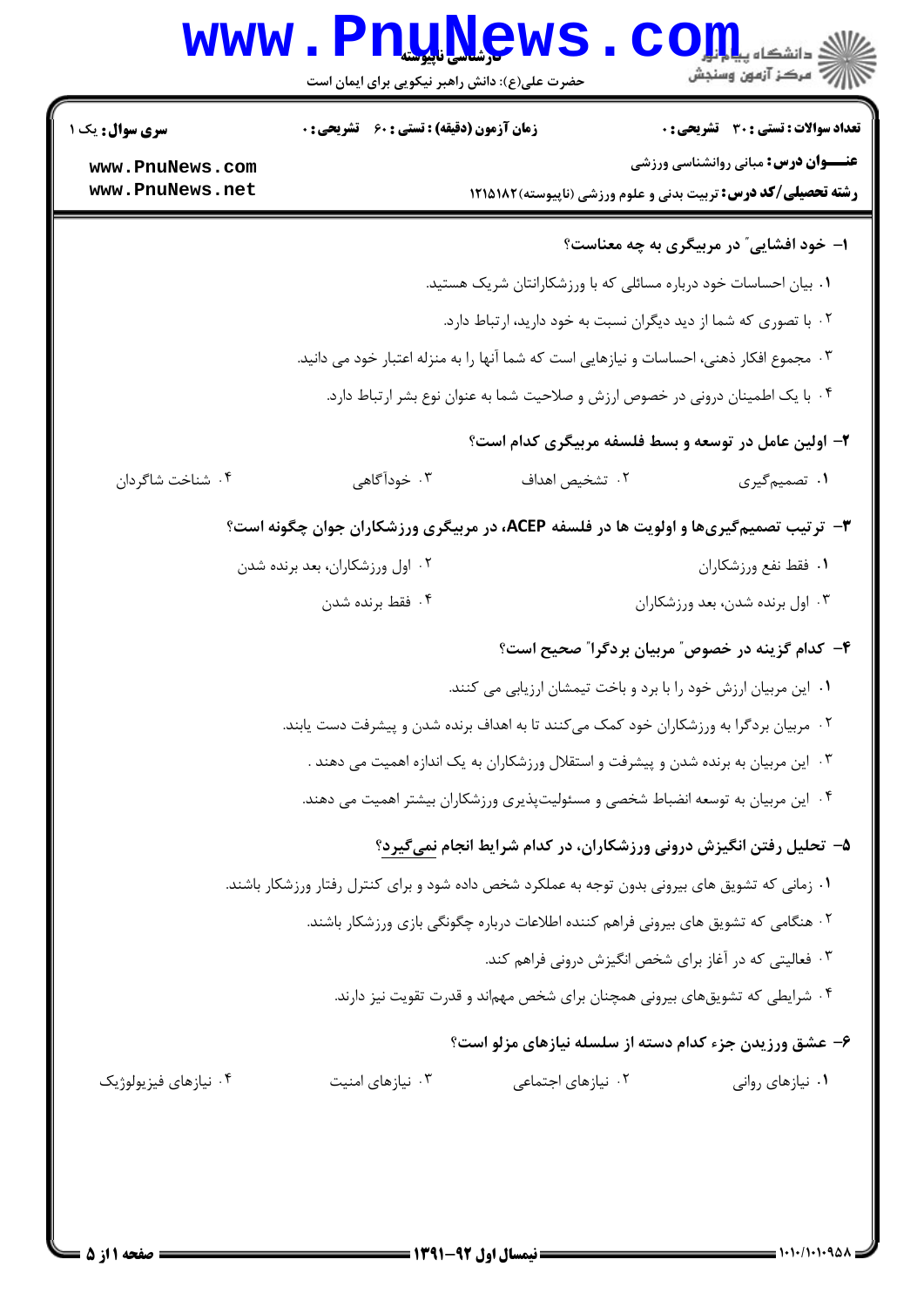|                                                                            | <b>www.Pnullews</b><br>حضرت علی(ع): دانش راهبر نیکویی برای ایمان است                        |                                                                            | ی<br>ڈاخ دانشکاہ پیام ہ <mark>ی</mark><br>أأأأآ مركز آزمون وسنجش                                                       |  |
|----------------------------------------------------------------------------|---------------------------------------------------------------------------------------------|----------------------------------------------------------------------------|------------------------------------------------------------------------------------------------------------------------|--|
| <b>سری سوال : ۱ یک</b>                                                     | <b>زمان آزمون (دقیقه) : تستی : 60 ٪ تشریحی : 0</b>                                          |                                                                            | <b>تعداد سوالات : تستی : 30 ٪ تشریحی : 0</b>                                                                           |  |
| www.PnuNews.com<br>www.PnuNews.net                                         |                                                                                             |                                                                            | <b>عنـــوان درس:</b> مبانی روانشناسی ورزشی<br><b>رشته تحصیلی/کد درس:</b> تربیت بدنی و علوم ورزشی (ناپیوسته)۱۸۲۵۱۸۲     |  |
|                                                                            |                                                                                             |                                                                            | ۷- ورزشکاران باخت گرا کسانی هستند که:                                                                                  |  |
| ۰۱ باخت خود را به کمبود توانایی و بردهای نادر خود را به شانس نسبت می دهند. |                                                                                             |                                                                            |                                                                                                                        |  |
| ۰۲ اغلب موفقند و تصور میکنند توانایی آن ها در ورزش بالاست.                 |                                                                                             |                                                                            |                                                                                                                        |  |
|                                                                            |                                                                                             |                                                                            | ۰۳ دارای عزت نفس بالایی هستند.                                                                                         |  |
|                                                                            |                                                                                             | ۰۴ بردن را نتیجه توانایی خود و شکست را نتیجه کمکاری می دانند.              |                                                                                                                        |  |
|                                                                            |                                                                                             |                                                                            | ۸- مربیگری سبک مشارکتی، بیشتر توسط چه مربیانی استفاده می شود؟                                                          |  |
|                                                                            | ۰۲ مربیانی که دارای عزت نفس پایینی هستند.                                                   |                                                                            | ۰۱ مربیانی که به فلسفه "اول بردن" تمایل دارند.                                                                         |  |
|                                                                            | ۰۴ مربیانی که دارای همدلی بالایی هستند.                                                     |                                                                            | ۰۳ مربیانی که طرفدار انگیزش بیرونی هستند.                                                                              |  |
|                                                                            |                                                                                             |                                                                            | ۹– کدام یک از گزینههای زیر، در خصوص " مربیان سبک فرمایشی " صحیح است؟                                                   |  |
|                                                                            | ۰۲ طرفدار انگیزش بیرونی هستند.                                                              |                                                                            | ۰۱ به فلسفه "اول ورزشکار" تمایل دارند.                                                                                 |  |
| ۰۴ طرفدار انگیزش درونی و ذاتی هستند.                                       |                                                                                             |                                                                            | ۰۳ از تمام روش های انگیزش استفاده می کنند.                                                                             |  |
|                                                                            |                                                                                             |                                                                            | ∙ا− عبارت زیر بیان کننده کدام یک از روشهای انگیزش است؟<br><sup>"</sup> اگر امروز برنده شوید، روز دوشنبه تمرین نداریم." |  |
|                                                                            | ۰۲ روش همانندسازی                                                                           |                                                                            | ٠١ روش تغيير مكان تمرين                                                                                                |  |
| ۰۴ روش اطاعت                                                               |                                                                                             |                                                                            | ۰۳ روش درونیسازی                                                                                                       |  |
|                                                                            |                                                                                             |                                                                            | 11- کدام یک از گزینه های زیر در خصوص انگیزش بیرونی صادق است؟                                                           |  |
|                                                                            | ٠١. يک جوشش دروني و خود تصميمي خاصي در انجام موفق وظايف است.                                |                                                                            |                                                                                                                        |  |
| ۰۲ انگیزه بیرونی از دیگران و از طریق تقویت های مثبت و منقی نشأت میگیرد.    |                                                                                             |                                                                            |                                                                                                                        |  |
|                                                                            | ۰۳ علت شرکت ورزشکاران در مسابقات عشق آنان به مسابقه است که از یک انگیزه بیرونی نشأت میگیرد. |                                                                            |                                                                                                                        |  |
|                                                                            |                                                                                             | ۰۴ باعث کوشش حداکثر ورزشکاران می شود حتی در زمانی که کسی آنها را نمی بیند. |                                                                                                                        |  |
|                                                                            |                                                                                             |                                                                            | ۱۲– کدام یک از جنبه های انگیزش به انتخاب هدف مربوط است؟                                                                |  |
| ۰۴ شدت انگیزش                                                              | ۰۳ جهت انگیزش                                                                               | ۲. انگیزش درونی                                                            | ۰۱ انگیزش بیرونی                                                                                                       |  |
|                                                                            |                                                                                             |                                                                            | <b>۱۳</b> - کدام گزینه، بیانکننده سبک رهبری دموکراتیک است؟                                                             |  |
| ۰۴ سبک فرماندهی                                                            | ۰۳ وظیفه نگری                                                                               | ۰۲ ورزشکار محوری                                                           | ۰۱ برد محوری                                                                                                           |  |
|                                                                            |                                                                                             |                                                                            |                                                                                                                        |  |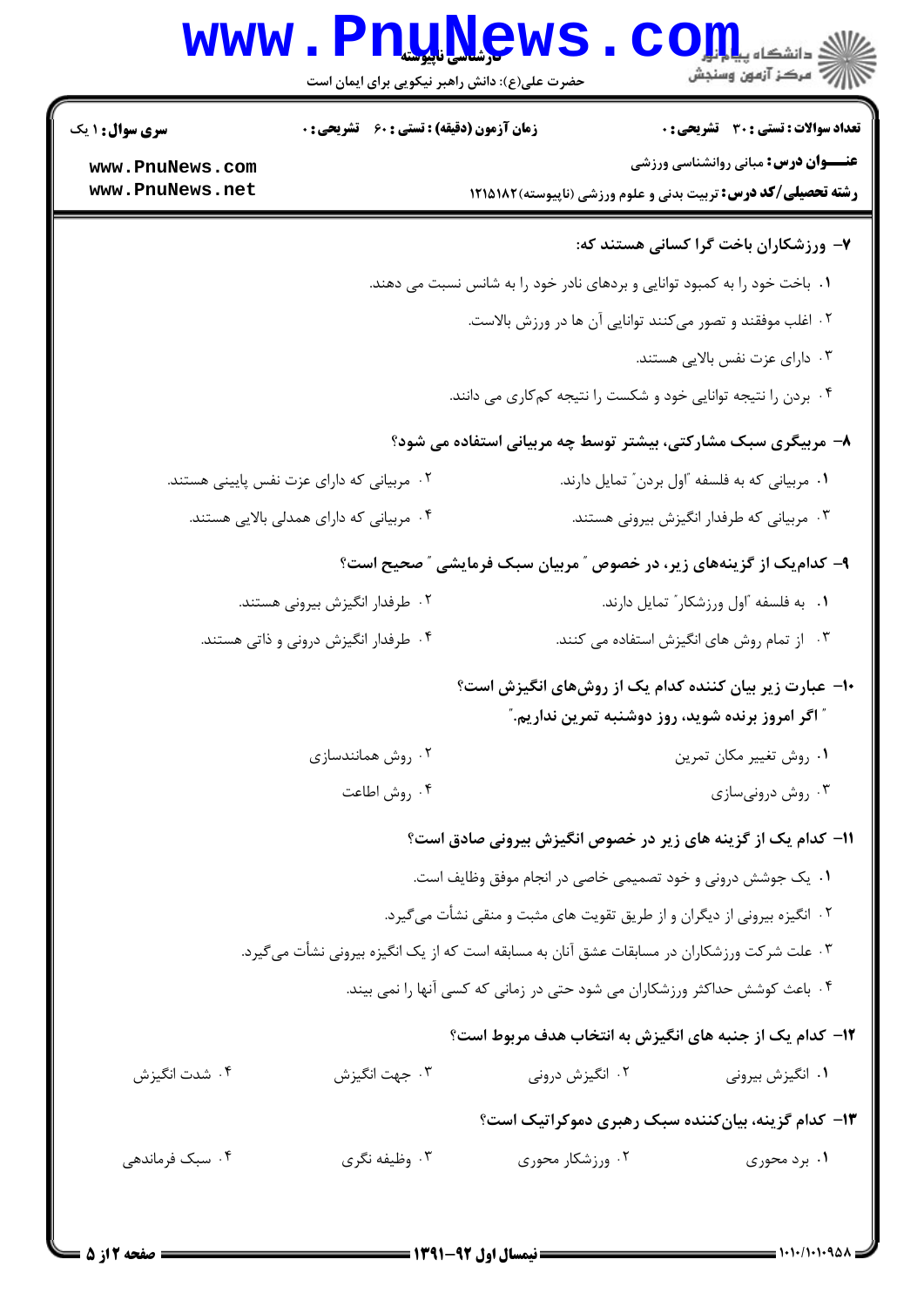|                                                                                                                                                          | <b>www.Pnuews</b><br>حضرت علی(ع): دانش راهبر نیکویی برای ایمان است                        |                                                                                                                  | ر آمرڪز آزمون وسنڊش                                                |  |  |
|----------------------------------------------------------------------------------------------------------------------------------------------------------|-------------------------------------------------------------------------------------------|------------------------------------------------------------------------------------------------------------------|--------------------------------------------------------------------|--|--|
| <b>سری سوال :</b> ۱ یک                                                                                                                                   | <b>زمان آزمون (دقیقه) : تستی : 60 ٪ تشریحی : 0</b>                                        |                                                                                                                  | <b>تعداد سوالات : تستی : 30 ٪ تشریحی : 0</b>                       |  |  |
| www.PnuNews.com<br>www.PnuNews.net                                                                                                                       |                                                                                           | <b>رشته تحصیلی/کد درس:</b> تربیت بدنی و علوم ورزشی (ناپیوسته)۱۸۲۵۱۸۲                                             | <b>عنـــوان درس:</b> مبانی روانشناسی ورزشی                         |  |  |
| ۱۴– ″ مجموع افکار ذهنی، احساسات و نیازهایی که آنها را به منزله عامل اعتبار و سندیت خود می دانید.″ تعریف کدام گزینه<br>است؟                               |                                                                                           |                                                                                                                  |                                                                    |  |  |
| ۰۴ عزت نفس                                                                                                                                               | ۰۳ خود پنداره                                                                             | ۰۲ خود واقعی                                                                                                     | ۰۱ خود عمومی                                                       |  |  |
|                                                                                                                                                          |                                                                                           | ۱۵– در کدام یک از موارد زیر، استفاده از سبک رهبری استبدادی (وظیفه محور) بیشترین کارایی را دارد؟                  |                                                                    |  |  |
|                                                                                                                                                          | ۰۲ در ورزش های انفرادی                                                                    |                                                                                                                  | ۰۱ در موقعیتی که تعداد افراد گروه کم باشند.                        |  |  |
| ۰۴ در تدریس مهارت به ورزشکاران ماهر و موفق                                                                                                               |                                                                                           |                                                                                                                  | ۰۳ هنگامی که زمان در دسترس محدود باشد.                             |  |  |
|                                                                                                                                                          |                                                                                           |                                                                                                                  | ۱۶– دو وظیفه بسیار مهم رهبران عبارتست از:                          |  |  |
|                                                                                                                                                          | ۰۲ توسعه فرهنگ جمعی و کسب بصیرت                                                           |                                                                                                                  | ۰۱ به دست آوردن چشم انداز و کسب بصیرت                              |  |  |
|                                                                                                                                                          | ۰۴ جهت گیری آنها به سوی هدف و کسب بصیرت                                                   | ۰۳ جهت گیری آنها به سوی هدف و توسعه فرهنگ جمعی                                                                   |                                                                    |  |  |
|                                                                                                                                                          |                                                                                           | ۱۷– کدام گزینه زیر از خصوصیات ؒ رهبران مؤثر ؒ نیست؟                                                              |                                                                    |  |  |
|                                                                                                                                                          | ۰۲ خودآگاهی زیاد                                                                          |                                                                                                                  | ۰۱ دارای انگیزه دوری از شکست                                       |  |  |
|                                                                                                                                                          | ۴. مدعی                                                                                   |                                                                                                                  | ۰۳ متقاعدکننده                                                     |  |  |
|                                                                                                                                                          |                                                                                           | ۱۸– عبارت زیر بیان کننده کدام یک از سبک های کشمکش است؟                                                           |                                                                    |  |  |
|                                                                                                                                                          |                                                                                           | " آنها اصولاً بر رسیدن به اهداف شخصی تأکید دارند و برای حفظ رابطه اهمیت اندکی قائلند و به وسیله حمله و اعمال زور | سعی بر برنده شدن دارند."                                           |  |  |
|                                                                                                                                                          | ۰۲ سبک لاک پشت ها                                                                         |                                                                                                                  | ٠١ سبک روباه ها                                                    |  |  |
|                                                                                                                                                          | ۰۴ سبک کوسه ماهی ها                                                                       | ۰۳ سبک خرس های اهلی                                                                                              |                                                                    |  |  |
|                                                                                                                                                          |                                                                                           |                                                                                                                  | <b>۱۹</b> - آخرین عنصر در فرایند ارتباط چه می باشد؟                |  |  |
|                                                                                                                                                          |                                                                                           |                                                                                                                  |                                                                    |  |  |
| ۰۲ به رمز درآوردن پیام توسط ارسال کننده<br>۰۴ پاسخ درونی به وسیله دریافت کننده پیام                                                                      |                                                                                           |                                                                                                                  | ٠١ ارسال پيام به دريافت كننده<br>۰۳ کشف رمز پیام توسط دریافت کننده |  |  |
|                                                                                                                                                          |                                                                                           |                                                                                                                  |                                                                    |  |  |
| ۲۰- هنگامی که مربی از جمله زیر برای ورزشکاران استفاده می کند، کدام بازخورد را ارائه داده است؟<br>" زمانی که از من فرار میکنی، مرا سخت عصبانی خواهد کرد." |                                                                                           |                                                                                                                  |                                                                    |  |  |
| ۰۴ ارزیابی عینی                                                                                                                                          | ۰۳ توصيف عيني                                                                             | ٢. توصيف مستقيم                                                                                                  | ٠١ ارزيابي مستقيم                                                  |  |  |
|                                                                                                                                                          | <b>۲۱</b> - بخش زبان بدنی (کینسیکس) در ارتباطات غیرکلامی، شامل کدام یک از مفاهیم زیر است؟ |                                                                                                                  |                                                                    |  |  |
| ۰۴ توازن صدا                                                                                                                                             | ۰۳ طرز گفتار                                                                              | ۰۲ اداها و ایمائات                                                                                               | ۰۱ سرعت گفتار                                                      |  |  |
|                                                                                                                                                          |                                                                                           | $=$ (Was avere in Fig. ) $=$                                                                                     | $= 1.1.11.1.9AA =$                                                 |  |  |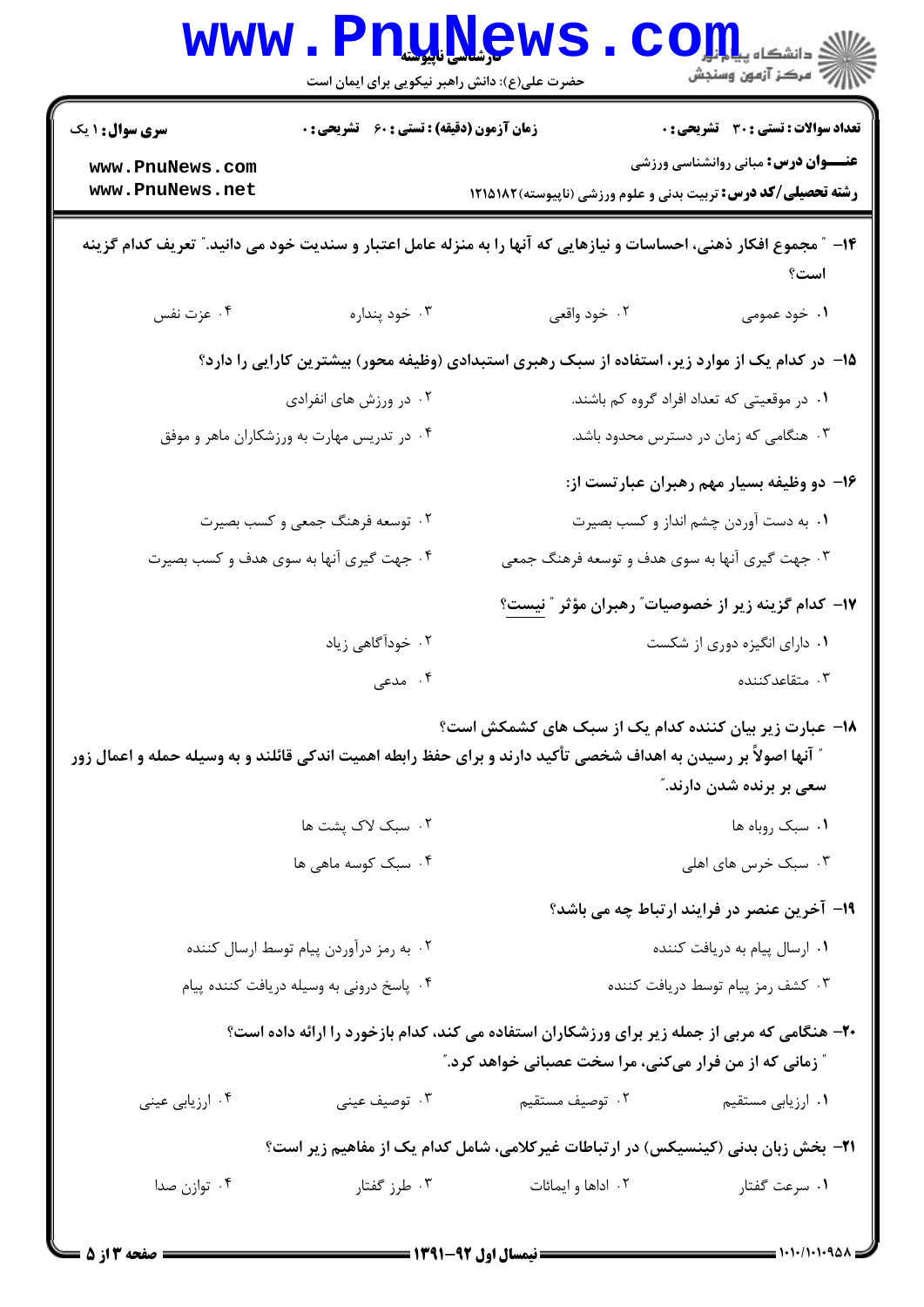| W W W                                                                                       | كرشاسي فاييوسته<br>حضرت علی(ع): دانش راهبر نیکویی برای ایمان است |                                                                                                                    | د دانشکاه پ <b>یا ب<sup>ا</sup> تو</b><br>أآآه مرکز آزمون وسنجش                                                                                                    |  |  |
|---------------------------------------------------------------------------------------------|------------------------------------------------------------------|--------------------------------------------------------------------------------------------------------------------|--------------------------------------------------------------------------------------------------------------------------------------------------------------------|--|--|
| <b>سری سوال : ۱ یک</b><br>www.PnuNews.com<br>www.PnuNews.net                                | <b>زمان آزمون (دقیقه) : تستی : 60 ٪ تشریحی : 0</b>               |                                                                                                                    | <b>تعداد سوالات : تستی : 30 ٪ تشریحی : 0</b><br><b>عنـــوان درس:</b> مبانی روانشناسی ورزشی<br><b>رشته تحصیلی/کد درس:</b> تربیت بدنی و علوم ورزشی (ناپیوسته)۱۸۲۵۱۸۲ |  |  |
|                                                                                             |                                                                  | ۲۲– عناصر تشکیل دهنده روش ادای لغات (فرازبانی) در بخش ارتباطات غیر کلامی شامل:                                     |                                                                                                                                                                    |  |  |
| ۰۴ بیان چهره ای                                                                             | ۰۳ طرز گفتار                                                     | ۰۲ حالت بدنی                                                                                                       | ۰۱ اداها و ایمائات                                                                                                                                                 |  |  |
|                                                                                             |                                                                  | ۲۳– بهترین وسیله پیشرفت در زمینه مهارت شنیدن کدام گزینه است؟                                                       |                                                                                                                                                                    |  |  |
|                                                                                             | ۰۲ شنیدن فعال                                                    |                                                                                                                    | ۰۱ بالا بردن تمرکز و آمادگی ذهنی                                                                                                                                   |  |  |
|                                                                                             | ۰۴ شنیدن با گشاده رویی                                           |                                                                                                                    | ۰۳ شنیدن با خلوص و یکدلی                                                                                                                                           |  |  |
| <b>۲۴</b> - منطقه عمومی در بخش حریم ارتباطات برای تعاملهای اجتماعی، شامل کدام مورد زیر است؟ |                                                                  |                                                                                                                    |                                                                                                                                                                    |  |  |
| ۰۲ برای عشاق و دوستان نزدیک                                                                 |                                                                  |                                                                                                                    | ۰۱ برای تدریس کلاس و مربیگری در زمین                                                                                                                               |  |  |
|                                                                                             | ۰۴ برای کار رسمی و گردهمایی های اجتماعی                          |                                                                                                                    | ۰۳ برای صحبت کردن با دوستان و میهمانان                                                                                                                             |  |  |
|                                                                                             |                                                                  | ۲۵- پیش نیاز اساسی برای توسعه مهارت های روانی ورزشکاران چیست؟                                                      |                                                                                                                                                                    |  |  |
| ۰۴ عزت نفس                                                                                  | ۰۳ اعتماد به نفس                                                 | ۰۲ خودآگاهی                                                                                                        | ۰۱ انعطافپذیری                                                                                                                                                     |  |  |
|                                                                                             |                                                                  | ۲۶- تنظیم نیرو و فشارهای روانی، مهارتهای تصوری، توجه و تدوین اهداف، زیر مجموعه کدام دسته از مهارتها هستند؟         |                                                                                                                                                                    |  |  |
| ۰۴ مهارتهای روانی                                                                           | ۰۳ مهارتهای ارتباطی                                              | ۰۲ مهارتهای رهبری                                                                                                  | ٠١ مهارتهاى جسمانى                                                                                                                                                 |  |  |
|                                                                                             |                                                                  | ۲۷– کدام گزینه در خصوص تمرین مهارت تصویرسازی ذهنی صحیح است؟                                                        |                                                                                                                                                                    |  |  |
|                                                                                             |                                                                  | ۰۱ والدین در برانگیختن ورزشکاران جهت تمرین تصویر سازی ذهنی نقش اصلی را برعهده دارند.                               |                                                                                                                                                                    |  |  |
|                                                                                             |                                                                  | ۰۲ یکی از مهمترین اجرای تمرین تصویر سازی ذهنی، تمرین به صورت منظم است.                                             |                                                                                                                                                                    |  |  |
|                                                                                             |                                                                  | ۰۳ برنامه تمرین تصویر سازی ذهنی ورزشی دو مرحله دارد: تمرین آگاهی حسی و تمرین کنترلپذیری.                           |                                                                                                                                                                    |  |  |
|                                                                                             |                                                                  | ۰۴ ورزشکاران باید در ابتدای تمرین تصویرسازی ذهنی، در محیط پر ازدحام باشند.                                         |                                                                                                                                                                    |  |  |
|                                                                                             |                                                                  | ۲۸- اولین مرحله در برنامه تمرین تصویر سازی ذهنی ورزشی، کدام است؟                                                   |                                                                                                                                                                    |  |  |
|                                                                                             | ۰۲ تمرین واضح بینی                                               |                                                                                                                    | ۰۱ تمرين باقاعده و منظم                                                                                                                                            |  |  |
|                                                                                             | ۰۴ تمرین آگاهی حسی                                               |                                                                                                                    | ۰۳ تمرين كنترلپذيري                                                                                                                                                |  |  |
|                                                                                             |                                                                  | ۲۹- کدام یک از مهارت های زیر، به نیروی روانی مثبت بالاتری در هنگام اجرا نیاز دارند و تحمل نیروی روانی منفی در آنها | بسیار کم است؟                                                                                                                                                      |  |  |
|                                                                                             | ۰۲ مهارت های حرکتی ظریف                                          |                                                                                                                    | ۰۱ مهارت های زمخت                                                                                                                                                  |  |  |
|                                                                                             | ۰۴ مهارت های توده ای                                             |                                                                                                                    | ۰۳ مهارت های ساده                                                                                                                                                  |  |  |
|                                                                                             |                                                                  |                                                                                                                    |                                                                                                                                                                    |  |  |

. <u>. .</u> RT

51

 $\overline{\phantom{a}}$ 

 $-0.001$